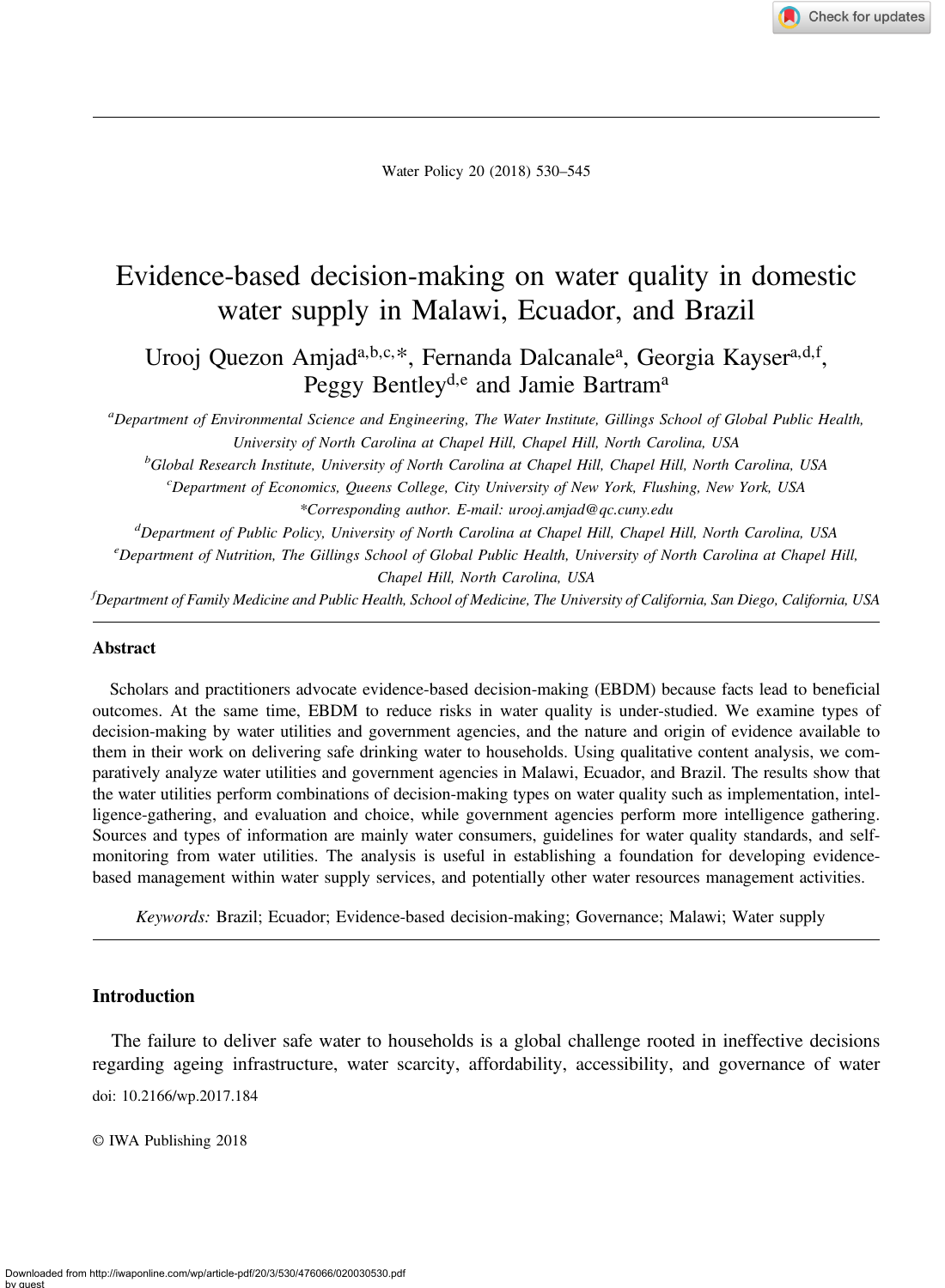resources. Decision-making is an ambiguous relationship between commitment and action – an artificial construct – and that commitment does not necessarily come before action ([Langley](#page-15-0) et al., 1995: 266). Decision-making may be improved by drawing from relevant evidence. Evidence, or rigorously sought facts that inform a decision, is an old idea that became prominent in the early 20th century as a result of the emergence of social sciences such as public policy, economics, and sociology ([Head, 2010](#page-14-0): 81–82). For example, scholars and practitioners advocate evidence-based decision-making (EBDM) to support public policy ([Kay, 2011;](#page-14-0) [Argyrous, 2012](#page-14-0)), public health [\(Brownson](#page-14-0) et al., 2013; [Jacobs](#page-14-0) et al., 2014), and environmental policy [\(Eaton, 2013](#page-14-0); [Kirchhoff](#page-14-0) et al., 2013; [Werner](#page-15-0) et al., 2015).

The study has two purposes: first, to examine types of decisions water utility personnel routinely make regarding the delivery of safe water; and second, to examine the sources of information and types of information related to such decisions. We focus on the experiences of Malawi, Ecuador, and Brazil because they provide a unique cross-section of water management practices in diverse socioeconomic contexts. The decision process examined water quality management, such as monitoring, testing, and delivering safe water to households.

Few EBDM studies refer to water supply governance with the exception of [Wiek & Larson \(2012\)](#page-15-0), [Kurian & McCarney \(2010\),](#page-15-0) and [Huntjens](#page-14-0) et al. (2012). The results of our study build on Wiek & Larson's work that focuses on what people do with water and why [\(Wiek & Larson, 2012:](#page-15-0) 3160– 62), by showing a comparative field example of how local-level and national-level information flows toward acts of decision-making. [Kurian & McCarney \(2010](#page-15-0): 14–15) stress the importance of reliable information on economically vulnerable communities beyond head-counting, and to include nuanced information such as measures of concentrations, inequalities, and distributions of poverty among other factors. In relation to this call for accountability via information-based decision-making and nuanced information, our results support these views. For example, we examined a specific topic of decisions: that of water quality decisions in utilities, and the kinds of decision that this involves and the linked information (source and nature). While our study did not explicitly focus on accountability, it was implicit in our aim for effective decision-making.

Evidence drawn from information can be unclear,

'We don't always know what information is available, and even if we do, we can't always access it. If we can access it, we cannot always make use of it, perhaps because it is in the wrong language or the wrong format, or otherwise not suited to our needs' [\(Parker, 2000\)](#page-15-0).

For example, a study on information, knowledge, and water governance in Ghana found that information available was not consistently transformed into knowledge; and that knowledge was not the major determinant for decision-making [\(Schiffer](#page-15-0) et al., 2008: 11). Lessons from research on rural water supplies and water quality advise that '... coordinating actions around a functionally-useful target such as production of an annual sector status report would encourage information sharing, coordination and information for decision-making and may be embedded in legislation' [\(Bartram, 1996](#page-14-0): 127).

It is useful to note distinctions of the forms of evidence: data, information, knowledge, and evidence ([Davenport & Prusak, 2000:](#page-14-0) 2). Data means structured records of transactions, a description of an event without the context or purpose of the event. For example, a record of  $30 \text{ m}^3$  of rainfall per year in a city describes available water but, without context or purpose, it is unclear whether this amount is sufficient for agriculture or households. Information is 'data that makes a difference' and is meant to impact the receiver and shape how they perceive something. The receiver of information decides whether the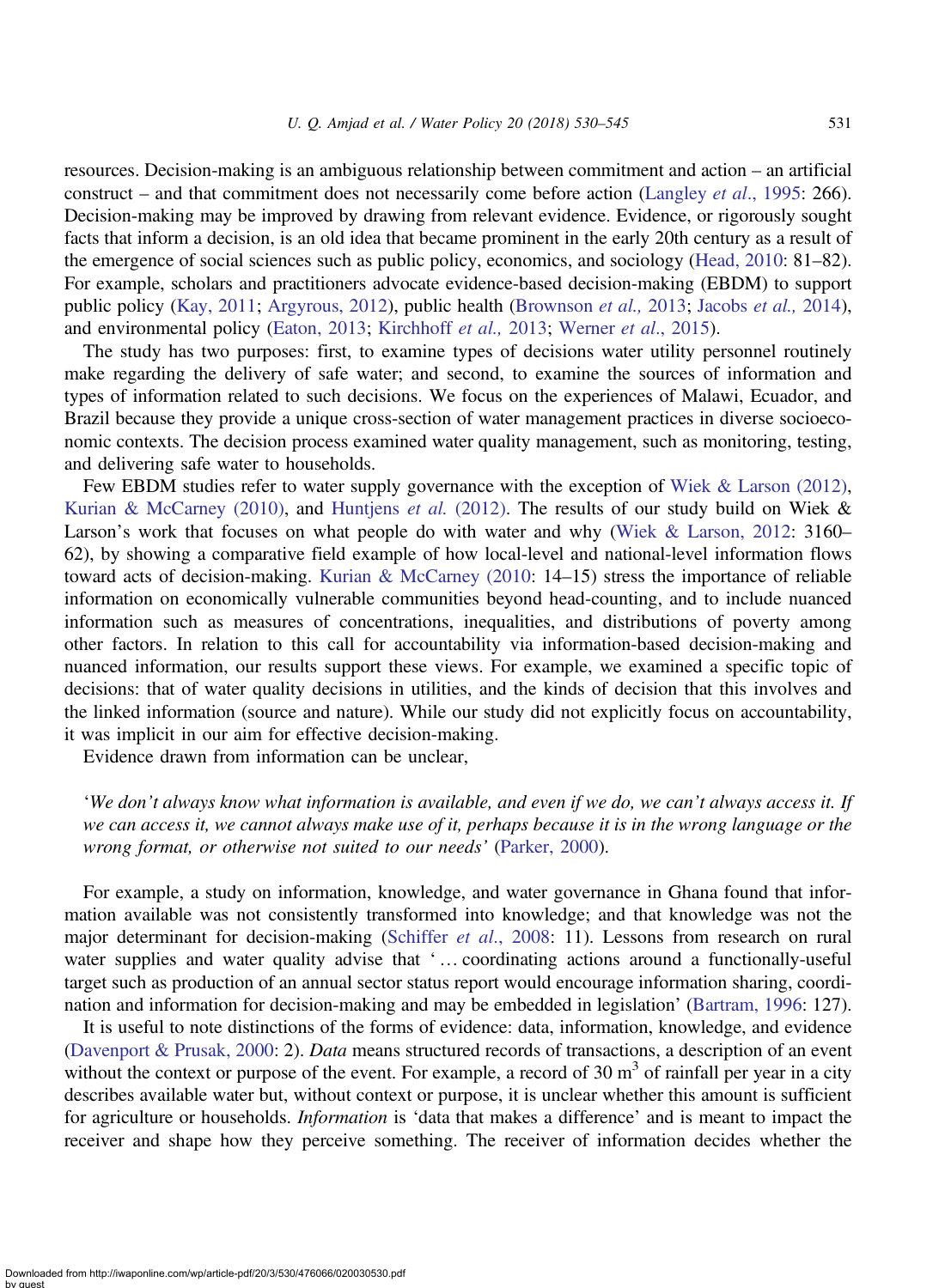message is indeed useful for making a decision. In developing our study, we follow [Parker \(2000](#page-15-0): 235) in that the user of information must be central in our analysis and action,

' … ultimately it is up to the user to decide whether or not to use the information, and if so, how … our first concern should be to find out why users decide to use, or not to use, information, and in what way'.

In comparison, knowledge is derived from information. [Davenport & Prusak \(2000\)](#page-14-0) explain, 'Knowledge is a fluid mix of framed experiences, values, contextual information, and expert insight that provides a framework for evaluating and incorporating new experiences and information.' Our study focuses on information because it directly relates to decision-making in that the user of the information chooses to use it and how to use it, and will use information and evidence interchangeably.

We focus on how decisions are made in relation to information, instead of what decision-makers do ([Nutt, 2011\)](#page-15-0). For example, to achieve the first goal of the study, which is to identify the types of decision-making in water supply systems, we used themes such as intelligence-gathering, formulation, implementation, and evaluation and choice, in line with our conceptualization of decision-making as an action-taking process ([Nutt, 2011:](#page-15-0) 9) (Figure 1). To address the second purpose of the study, the source of information, we analyze decisions with four dimensions: (1) the organizational space where the action takes place: type of organization; (2) the topic of the decision: *content of decision*; (3) the origin of the information: *source of information*; and (4) the outcome or next step after the decision was taken: action/interpretation ([Table 1\)](#page-3-0).

# **Methods**

#### Country case selection

For consistency in this comparative case study, water quality management processes were analyzed. Therefore, all decision processes have some relationship to water quality monitoring, testing, and delivery.



Fig. 1. Action-taking processes in decision-making. Source: adapted from [Nutt \(2011\).](#page-15-0)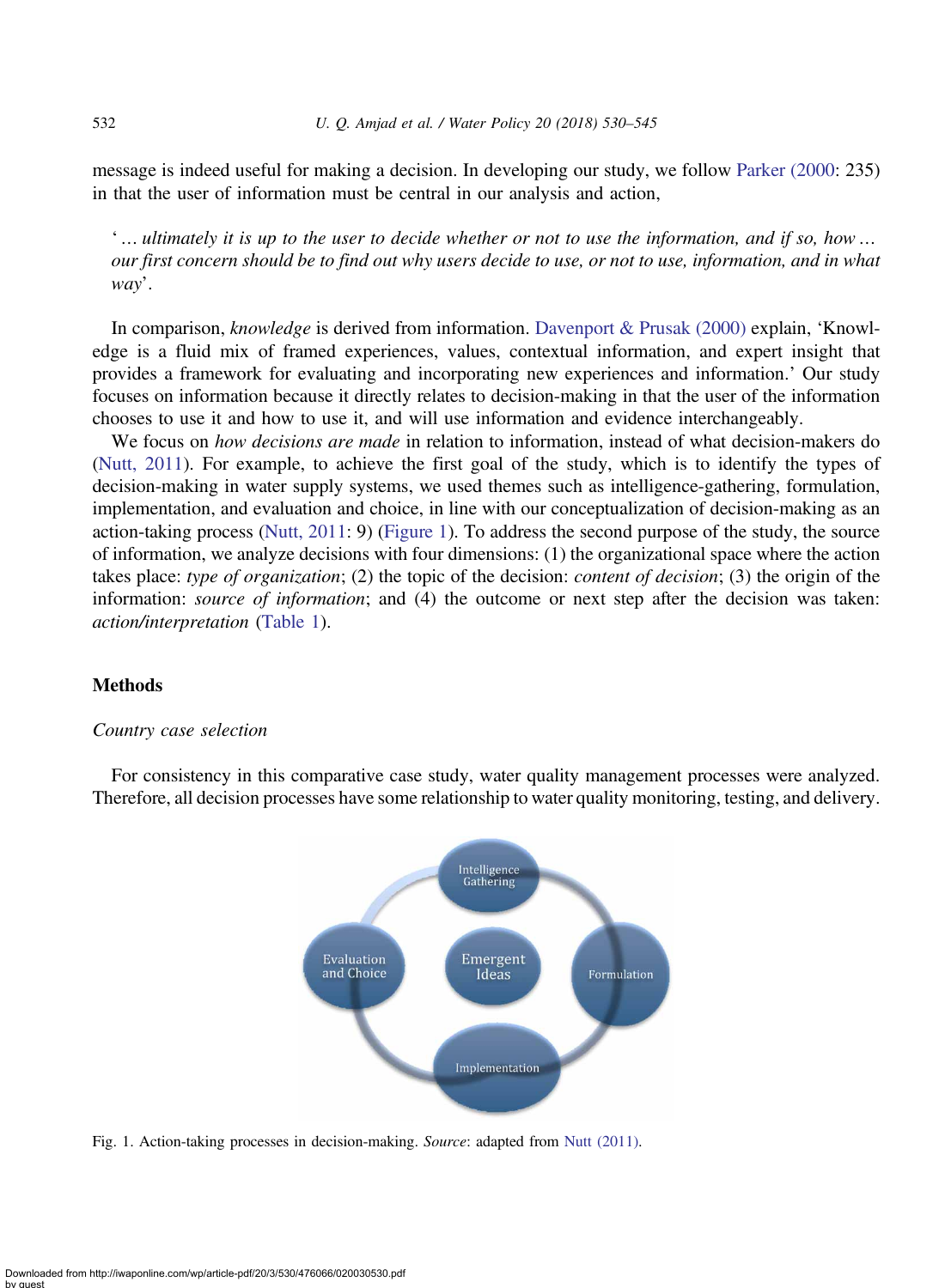<span id="page-3-0"></span>Table 1. Dimensions of the decision-making process.

| Dimension             | Example                                                             |
|-----------------------|---------------------------------------------------------------------|
| Type of organization  | Water provider or government agency                                 |
| Content of decision   | Delivery of safe water to households                                |
| Source of information | WHO water quality standards                                         |
| Action/interpretation | Deciding to stop water service temporarily if standards are not met |

Most decisions on water quality management involved numerous characteristics of decision processes that in the real world overlap with each other and are not linear. However, for the purpose of this article, they will be discussed in distinct terms. Malawi, Ecuador, and Brazil were selected from a country-clustering model approach that organized countries into five clusters based on similarities and differences across nine water and sanitation indicators: GDP per capita; official development assistance; Gini-index; governance effectiveness; expected years of education per capita; renewable fresh water per capita; % urban; improved water source; and improved sanitation source (see Onda et al[., 2014](#page-15-0): 381) for a more detailed description). The result is a comparative country typology that provides an alternative to selecting country cases based on geographic or income-based indicators, commonly used in case selection. Each cluster is representative of similar water and sanitation access and demographic factors that affect water and sanitation performance and progress. One of the strengths of the clustering approach is that each country in a cluster is characteristic of the cluster in terms of water quality management characteristics. That is, water quality management scenarios in Brazil may provide clues for examining what is working or challenging in other countries in its cluster – keeping in mind that contextualization is also needed.

The characteristics of each cluster are as follows (after Onda *et al.*, 2014). Cluster number 1 has 33 countries and the highest access to safe water and sanitation, a very high (but not 100%) rate of water and sanitation access, and the lowest (sometimes no) amount of water and sanitation overseas development assistance of the groups that receive aid. Example countries include Australia, Japan, and the USA. Cluster number 2 has 15 countries, including **Brazil**, Argentina, Iran and Russia, *high access* to safe water and sanitation, and is characterized by the second-highest GDP per capita, second-highest governance effectiveness scores, and second-highest expected years of education. Cluster number 3 has 28 countries, including Costa Rica, Turkey, and Vietnam, and medium access to safe water and sanitation. Cluster number 4 has 24 countries, including Ecuador, China, and India, low access to safe water and sanitation and is characterized by similar GDP per capita, expected years of education, urbanization, water and sanitation access, and more renewable freshwater resources than countries in Cluster number 3. Cluster number 5 has 51 countries, including Malawi, Morocco, and Pakistan, the lowest access to safe water and sanitation, and is characterized by the lowest GDP per capita, governance effectiveness scores, expected years of education, urbanization, and water and sanitation of all the clusters. Cluster number 5 countries have higher overseas development assistance and renewable freshwater resources compared with the other clusters. We chose to focus on three countries, one from three of the five clusters, due to limited resources. Within each cluster we selected a country that provided the researchers access to water management networks for examining decision-making and information dynamics. The selected clusters, 4, 5, and 2, provided a cross-section of the lowest-two and secondhighest countries ranking on water and sanitation indicators. While we focus on three out of five clusters, such a cross-section still provides sufficient comparative analysis between distinct clusters with little overlap between them.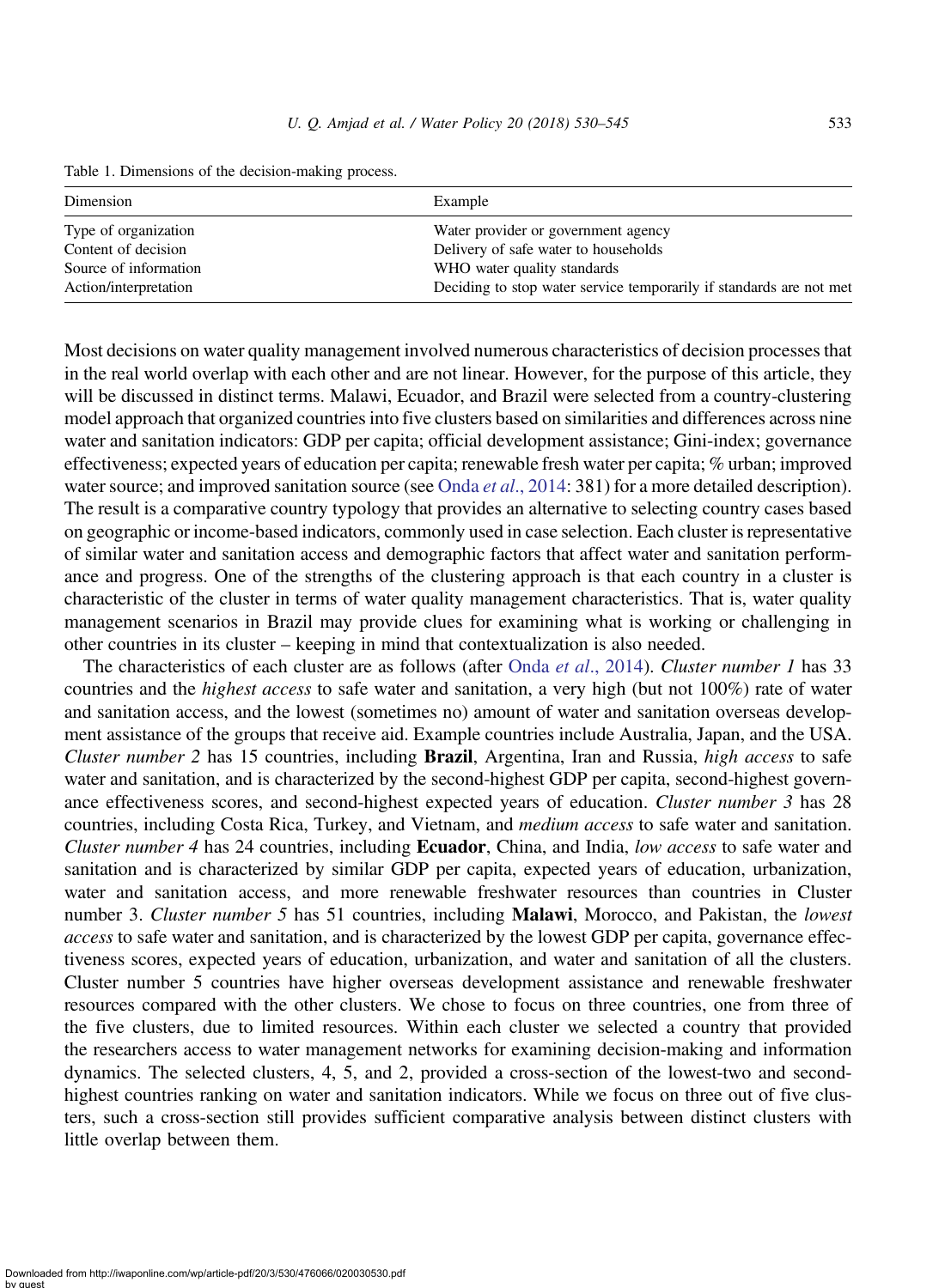Water for domestic consumption in Malawi is provided to households, kiosks, and other piped water systems by five regional water boards that serve the rural regions and major cities: Northern, Central, Southern, Lilongwe (capital city), and Blantyre (largest city by population and financial center). The study focuses on four of the five water supply organizations, referred to as Rural Water Provider No. 1 and No. 2, and Urban Water Provider No. 1 and No. 2. The Ministry of Irrigation and Water Development is the primary government agency that implements policies set by the Malawi Parliament. No independent water regulator exists, and each water provider monitors its own water quality. The Ministry of Public Health once had jurisdiction to monitor water quality but has since transferred this function to the Ministry of Irrigation and Water Development, possibly related to changes in thematic focus and a lack of resources.

Water providers in Ecuador are mainly public (municipalities manage urban supply, and community drinking water committees (CWCs) manage rural supply), and there are two private companies, in two major cities, Guayaquil and Cuenca. The Ministry of Urban and Housing Development (MIDUVI) is responsible for providing technical assistance to the CWCs. The Ministry of Health (MOH) is responsible for surveillance of water quality (Article 96). There are water guidelines for water quality surveillance for the MOH, but there is no law to enforce these guidelines and limited resources for the MOH to do all of the testing.

In Brazil, public state companies serve most municipalities as licensed concessionaires, the result of an effort to improve the services and benefit from economy of scale in the 1970s (PLANASA). In the last two decades, there has been an effort to promote different forms of private participation in the market (service/management contracts, leases, concessions and divestures), so far with mixed results.

# Selection of key informants

We selected key informants in each country in a non-probability sampling technique where existing study subjects recruit future acquaintances (commonly known as a snowball sample) according to how closely they worked with water quality issues in their organization. The selection of key informants was based on their work on the following scales: national, state/provincial levels, and city/town levels, and included individuals from water systems (utilities and small systems) and government agencies. In this study, we interviewed a cross-section of operational governance and management levels within each country and across each organization. Interviewing everyone in the organization was not realistic. Table 2 summarizes the types and number of organizations interviewed for the study. The water systems that provided water to households were selected according to their coverage of a municipality or rural community regardless of their status as publicly or privately owned or managed. While the nature of an organization can influence motivations for decision-making, we did not focus on this greater public vs

| Country | Water service providers | Government | Total # of individual interviews |
|---------|-------------------------|------------|----------------------------------|
| Brazil  |                         |            |                                  |
| Ecuador |                         |            | 26                               |
| Malawi  |                         |            |                                  |
| Total   |                         |            | 54                               |

Table 2. Number of interviews and organizational type: Malawi, Ecuador, and Brazil.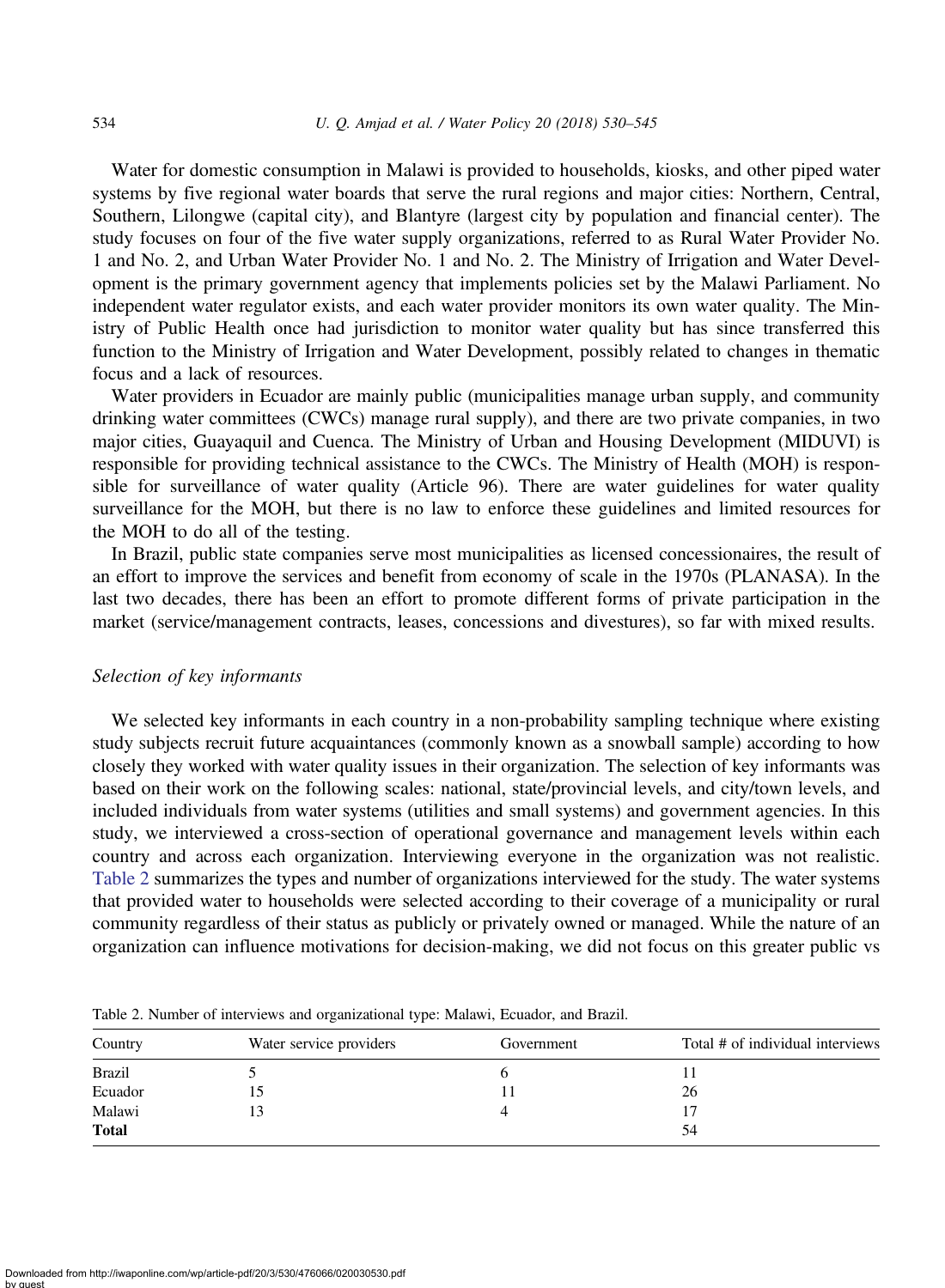private tension in water supply because connecting to this broader debate was beyond the scope of the study. The focus of the study is an in-depth analysis of how evidence is used in decisions when delivering safe water. A variety of personnel from public water systems (Malawi and Ecuador) and some privately managed water systems (Brazil) were interviewed.

#### Semi-structured in-depth interviews

After the research participants were identified, their perspectives were systematically collected for later analysis. We conducted semi-structured interviews (after [Denzin & Lincoln, 2011:](#page-14-0) 48) in the dominant languages of the three countries – Malawi (English), Ecuador (Spanish), and Brazil (Portuguese) – which allowed for direct perspectives from interview participants, providing higher likelihood of accuracy and understanding of nuanced meaning. We prepared and translated the interviews from the original languages to English when necessary. We audio recorded the interviews to preserve accuracy; however, several interview participants (in the cases of Brazil and Malawi) did not want to be recorded, and therefore notes were used to document these interviews. In addition to the audio recording, we kept a mixture of hand notes and electronically recorded notes.

Our data-gathering process and sources involved semi-structured interviews of water governance practitioners in government and service provision in Malawi, Ecuador, and Brazil at four administrative levels: national, city/town, organizational, and individual. Semi-structured interviews were a mixture of informal conversation and standardized open-ended interviews, appropriate for this case study because they increased the relevance of research questions and remained conversational and situational so as to encourage candid responses from participants. The interviews ranged from 20 minutes to one working day. Semi-structured interviews were carried out once for each interview participant and each of the country case studies was visited for two to three weeks by one of three researchers. The interview narratives were triangulated with peer-reviewed and gray literature to provide more than one perspective on answers to the interviews.

## Qualitative data analysis

The majority of interviews were transcribed by the authors of this paper, again providing another opportunity for a close reading and familiarization with the perspectives of the research participants. We iteratively analyzed the data for thematic patterns and relationships. Qualitative content analysis of interview transcriptions (after [Pettigrew, 1985;](#page-15-0) [Langley, 1999](#page-15-0)) was used to examine themes such as type of organization, content of decision, source of information, and action/interpretation as discussed above in conceptual underpinnings. These categories were later compared with concepts of actiontaking processes such as intelligence-gathering, formulation, implementation, evaluation and choice. Each of the researchers who visited the three countries functioned as key informants for the three case studies, searching for examples, patterns, and relationships among the roles of actors, their decision-making content, goals, and outcomes. Using QSR International's NVivo qualitative data analysis software (version 10) and hand notes, we organized the comparative case study by country and organizational type, according to the issue of the decision action. NVivo Software somewhat mimics analysis of written (audio and visual) notes, by organizing documents, allowing for highlighting of quotes by research participants, assigning themes to parts of texts, and retrieving them, as well as visualization of patterns, among other functions. NVivo can aid in the organization of qualitative analysis,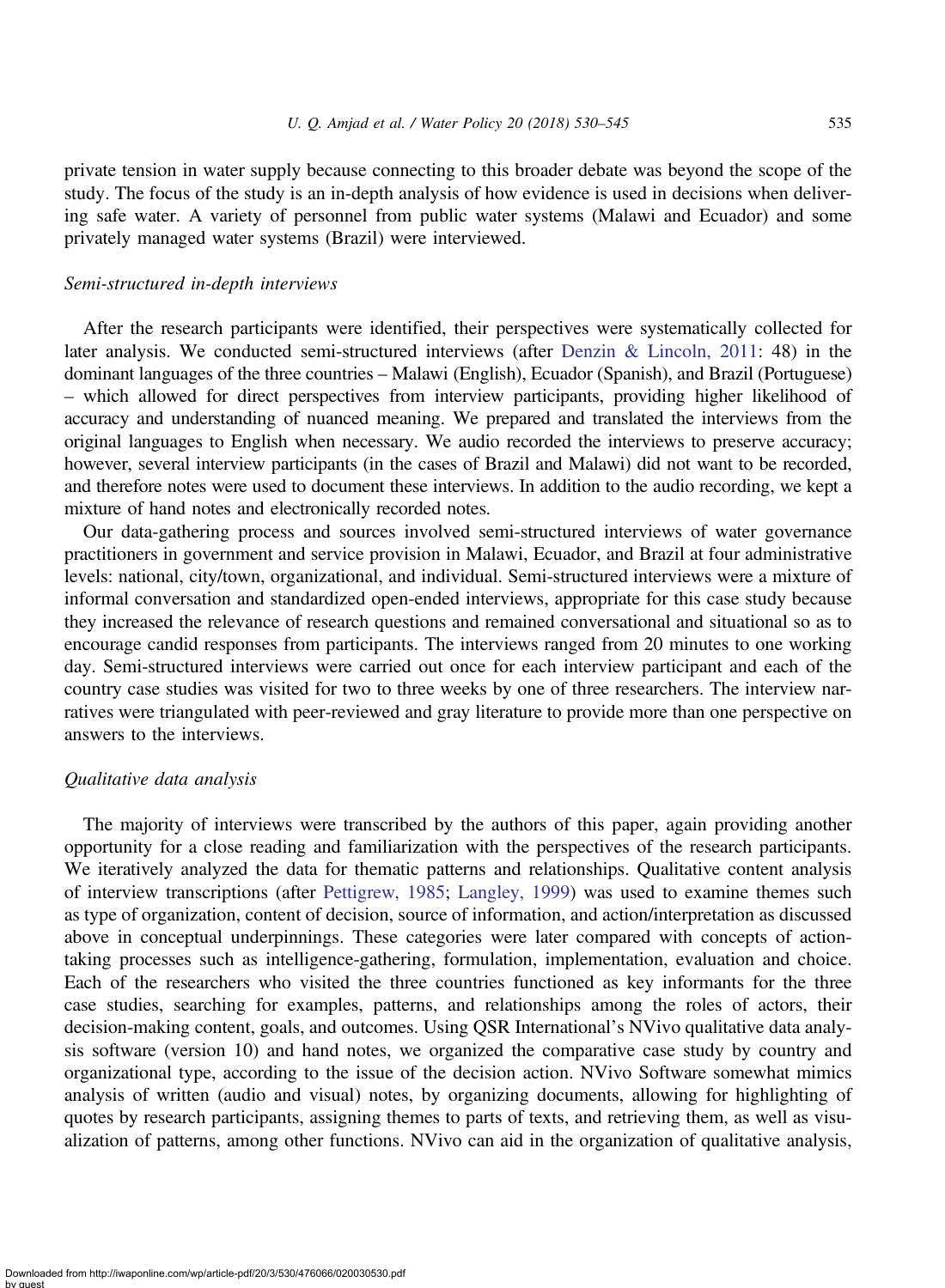but does not take the place of the researcher, in the same way that Microsoft Word can aid in the writing and editing of documents, but does not replace the writer. Three phases of iterative inquiry and writing framed the process of analysis, starting with exploring which data were actually available, what detail on relevant thematic areas could be focused upon, and then making the story coherent, and accurate. After isolating decision actions in each country, several themes emerged, which are discussed in the results section.

Our interdisciplinary perspective provided a comprehensive approach to the analysis of EBDM from the perspectives of organizational and institutional processes, water quality management, and technology and knowledge management. Utilizing these diverse, but related, perspectives allowed us to examine the problem of how information is used in decision-making from three different angles, and triangulate frames of thought and various sources. Together, we refined the research questions, designed the interview guide, and analyzed the data from three disciplinary perspectives. Particularly innovative was that three of the authors individually visited one case-study country – Malawi, Brazil, and Ecuador – gathering data using the integrated interview questions of the other two researchers. This approach provided multiple perspectives with which to examine the research question, and saved time and resources with regard to conducting a multiple-country study. Reinforcing the triangulation of the interdisciplinary methodology was our piloting the interview questions together as a team in three water utilities around the state of North Carolina in the USA. The pilot was critical to uniformly conduct data collection. The University of North Carolina Institutional Review board reviewed this study and approved the protocol on 28 September 2011.

# **Results**

# Malawi

Water utilities. In Malawi, an example of a decision related to water quality by Rural Water Provider No. 1 was on whether to allow consumers to break pipes to access water because services were disrupted when electricity for pumping water to sections of the town was not working. Water customers were the source of information on broken pipes to the water utility through their actions of phoning an emergency number to report water leaks. The purpose of the decision from the utility was to determine whether to stop customers from breaking pipes for drinking water access during hot summer months. Speed was necessary in this decision by the utility manager, limiting time for reflection and further information-gathering from customers or senior-level managers for consent. Ethical and health concerns overrode any formal procedures of arresting 'water thieves'. The water utility manager weighed the health, ethical, and political risks in his decision-making process. The rural location of such a provider may increase the likelihood of immediate amnesty for pipe breakers due to reputational risks within a small population.

Rural Water Provider No. 2 provided an example of decisions related to chlorine monitoring. If the chlorine tests do not meet guidelines, " … we cannot distribute that water, we would have to stop the plant and fix the problem". Information that is important in such a decision comes from the chemist [that works for the water provider]. If the chemist says the chlorine levels are below standard, we must stop distribution.

'Detailed tests are done by the chemist … here, for the whole [Rural Water Provider No. 2] … like bacteriological, chemical, but then this other test like the chlorine which is very useful … we are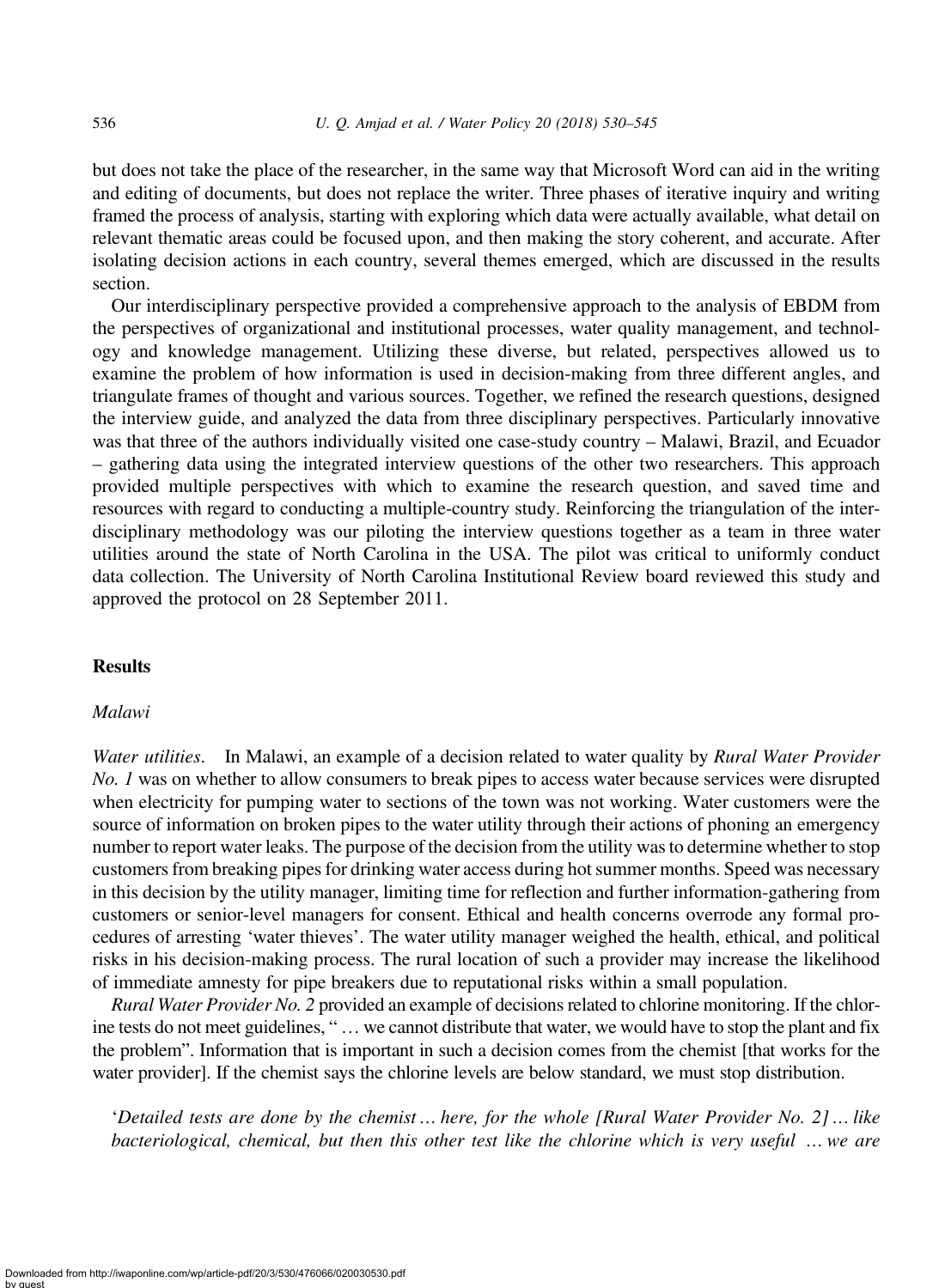given the standards … WHO standards and the Malawi Bureau of Standards … WHO is a standard … and the Malawi ones are more specific.'

One of the challenges of delivering safe water to communities is vandalism when the pipes are broken for 'free' water and faults are not reported immediately.

Urban Water Provider No. 2 in Malawi must frequently decide how to balance efficient use of water from the water source at minimal costs to energy, personnel time, and use of disinfection chemicals. This is related to the efficient transfer of water from sub-stations to main stations so that no area of service is without water. One example of a decision regarding transferring water from one region of the city to another region involved conditions where demand for water was greater than available supply. The infrastructure is older and energy for pumping is a challenge in Malawi. Energy consumption of an hour equals approximately  $10,000 \text{ m}^3$  of treated water, a weakness of operations over which the utility has no control. A second example is of a decision involving political pressure:

'If a government official is residing in a particular part of the service area, the utility must make sure water is available. If the government official moves to another part of the city for meetings or residence, the utility must ensure water is available  $-$  it is a priority.'

Timing and politics were important influences on the urban utilities' decisions on water governance. Appropriate billing of customers is an additional example of decision processes and sources of information needed to make decisions:

'[If] … we are not properly billing our customers and they are not paying [on] time, [we would examine the problem] to see what … is happening … and then [determine] where we want to go … what is it that we need? Do we need another [computer] server? Whether the solution we want to put into place is used elsewhere. Then can we go learn how it is done. That would be the information gathering before we even decide which solution we would put in place' (Urban Water Provider No. 1, Information Technology Manager).

Government agencies. The Ministry of Irrigation and Water Development is tasked with monitoring water quality; however, they are not able to monitor sufficiently due to lack of resources. To monitor water quality, supplies and equipment are needed. Occasionally UNICEF has provided such supplies; however, the Malawian Government has not consistently procured such supplies. Planning and budgeting are decentralized; therefore, some districts give importance to monitoring water quality, while other districts do not. The Ministry of Public Health has an obligation for testing household samples, but does not do so adequately because it does not have its own testing facilities to cross-check with the water utilities that are self-testing and monitoring their water quality. With regard to information-sharing within the Ministry of Public Health, email is not commonly used for communication because it is unreliable. Paper memos, phone calls, meetings and workshops are more common.

The Ministry of Irrigation and Water Development interprets the direction and policies handed down by the Malawian Parliament and, where necessary, provides technical feedback. Recommendations for policy issues may also originate with the ministry, submitted to the Parliament for their review, to be adopted or rejected. The Ministry of Irrigation and Water Development consists of the principal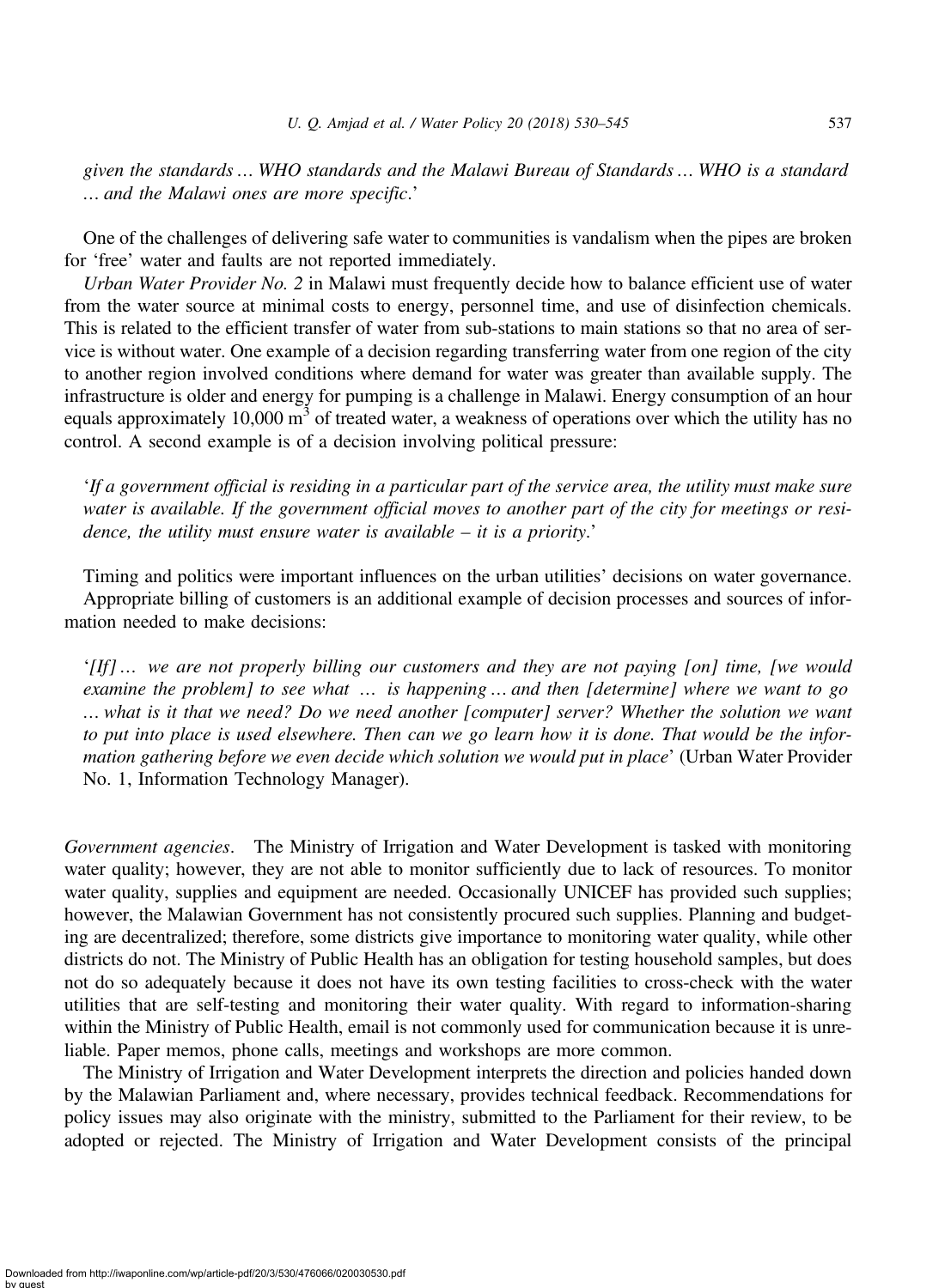secretary, under-secretary, and four technical departments: water supply, water resources, sanitationhygiene, and irrigation. In addition to the technical departments are the divisions of administration and support, human resources, planning, and finance. One of the major programs in the Ministry of Irrigation and Water Development is the National Development Program intended to harmonize efforts and funding in the water and sanitation sector throughout Malawi. Donors financing this program include the World Bank, European Union, European Investment Bank, African Development Bank, AusAid, and DFID, among others. The components include urban/town/rural water, sanitation and hygiene, water resources, and program management and reform (see [World Bank \(2013\)](#page-15-0) for further details).

The water sector in Malawi has fragmented databases; therefore, there is a need for harmonizing such databases and indicators. Information for such databases that assist with implementing the National Development Program originates from district councils and water monitoring assistants of which there are very few. As a result, health service officers may also be a source of information. After the front-line officers collect the data, it is given to regional water officers, then submitted to the departments of water services. Lastly, this data is relayed to the planning department database. The Ministry of Irrigation and Water Development intends to develop the data-collection tools for the regional districts as a guide, with simple software, such as Microsoft Excel, to capture issues related to sanitation and water quality. According to an interview with a staff member in the Ministry of Water Development and Irrigation, the Malawi water sector

' … does not have a harmonized sector wide information management system … [however] decisions in the water sector are being guided by the Annual Sector Performance Review Report that is presented at a Joint Sector Review from which evidence based decisions are made but still the process is affected by lack of proper information' (Interview, Staff Member, Ministry of Water Development and Irrigation).

## Ecuador

Water utilities. In Ecuador, rural CWCs manage funds and hire a water operator to manage the water quality treatment, maintenance of the distribution system, and any water quality testing. The CWCs suggested that it is difficult to create a culture of payment for the water service among customers so that the financial resources are available for operation and maintenance of the water system. A private company that runs water treatment and water quality testing in a major city in Ecuador is considered to be a successful model for these activities; therefore, it shares management strategies and is visited by urban and rural CWCs and urban municipal water managers from around the country to learn from its practices.

Government agencies. On the national level, decision-making on water quality surveillance includes decisions in the MOH about where to run the tests, and how often; however, water quality surveillance is constrained by limited financial and personnel resources. Decision-making at the level of the water system is characterized by monitoring of water quality throughout the system, and where and when those tests are taken. MIDUVI builds capacity within all of the municipalities so that they are testing water quality and reporting those results back to the government. Limited financial resources and technical capacity, however, prevent routine monitoring and surveillance in many water systems. 'Currently,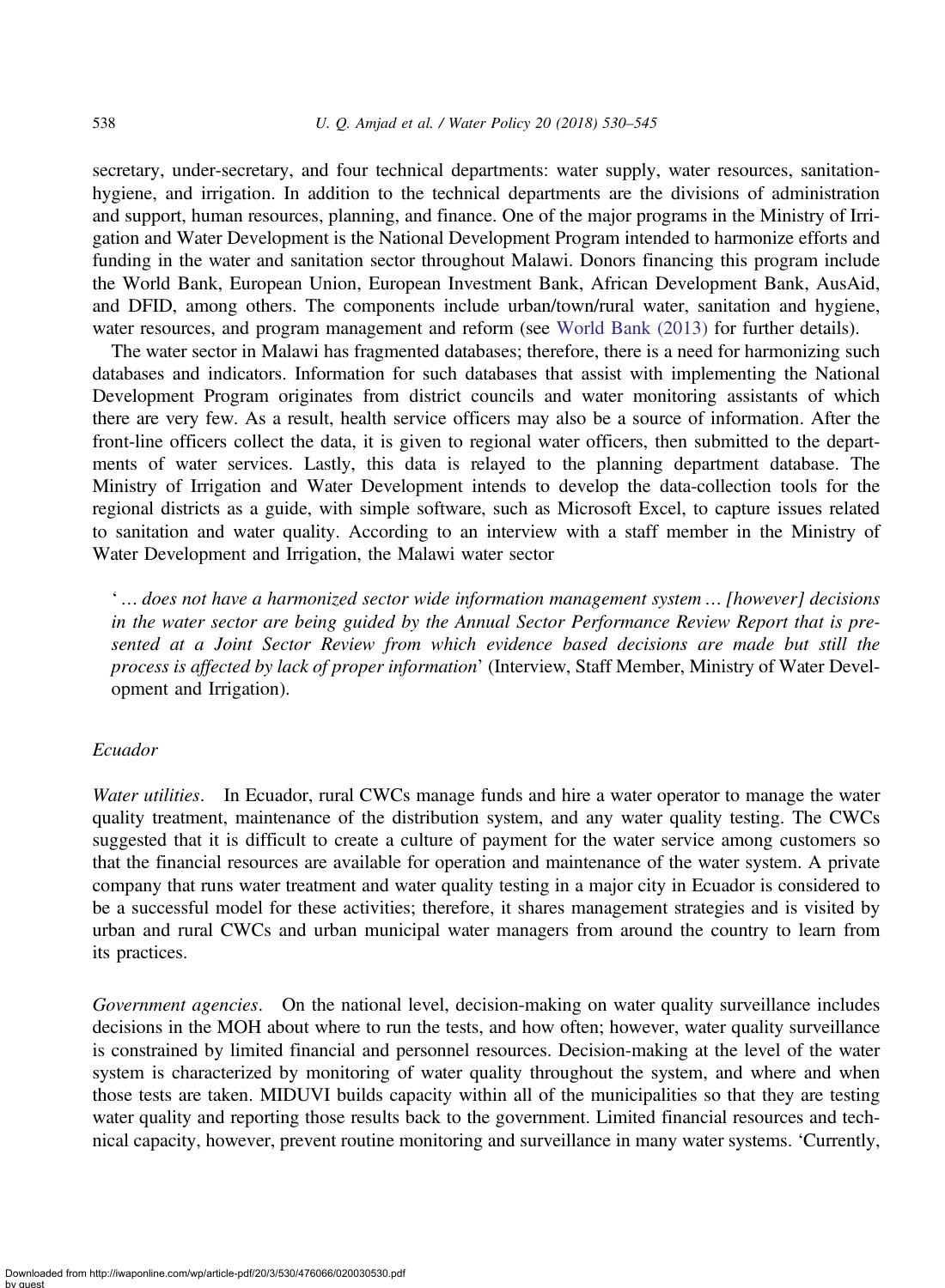we know there is a deficit in the area of water quality testing. There is no capacity in taking water quality tests, we are trying to build capacity, and in the laboratories' (MIDUVI, Ecuador). At the same time, awareness of these problems exists:

'We would like to have the equipment and the resources to test the concentration of pesticides in the water, and the equipment to take residual chlorine tests in all of the water systems, but we do not have the resources. In the northeast, there is oil contamination of the drinking water, but water testing is too expensive to do tests … The test for pesticides (a large problem here), is also too expensive. The cost is approximately \$150 per pesticide test' (MOH, Environmental Health Division, Quito, Ecuador).

Water quality surveillance is also the responsibility of the health technicians who work for the MOH in rural areas. The MOH has a sampling plan, but they have limited resources to get from one place to another (MOH, Quito, Ecuador). There are not sufficient vehicles available and the health technicians have other responsibilities, and do not have the time for adequate surveillance of water quality (MOH, Quito, Loja and Esmeraldas, Ecuador). This results in insufficient surveillance. Usually the water systems that are closer to the health center are tested but more-remote systems are rarely tested (MOH, Quito, Ecuador). In urban areas, the municipality or a private company is responsible for water quality testing. Typically, there is a protocol for guiding water treatment and monitoring. In addition, CWCs in rural areas are elected every two years, which triggers discontinuity in personnel and institutional knowledge when working to build capacity within the CWC. If the newly elected CWC is friendly with the formerly elected CWC, the older CWC might assist with training the newly elected CWC, but this does not always occur (Ministry of Health, Environmental Health Division, Quito, Ecuador).

While lack of sufficient funds and training for water quality management in Ecuador exists, the practice of identifying and using information in decision processes is apparent: 'When we make decisions about where to have a water system in a particular community, we first identify the community need, detect the demand of the community, and then identify a source' (Technical Engineer, MIDUVI, Ecuador). The lack of information, such as continuous and regular surveillance by government officials, results in insufficient evidence for decision-making about water quality.

#### Brazil

The constitution in Brazil requires federal, state and local levels to be responsible for promoting sanitation services, but municipalities are ultimately responsible for implementing and maintaining water and sanitation services for the population. These services can be contracted out to concessionaires, but that does not take away the responsibility from the municipalities for the quality of the service, although this responsibility is often neglected. The main problem for financial stability of water utilities is that infrastructure is not directly financed by tariffs or municipal taxes, but is dependent on the federal government for funding (Mayor, western region; Manager, state utility). In 2007–2010, an overhaul of the national directive for water and sanitation and subsequent regulations have updated and clarified ownership and responsibility issues, and there is an effort for more-consistent financing of infrastructure.

'Brazil has advanced greatly in terms of legislation in the last 20 years, but it has yet to have the desired impact on the ground … A great challenge is the lack of strategic planning and coordination at the regional and local levels' (Advisor, State Water Resources Management Agency).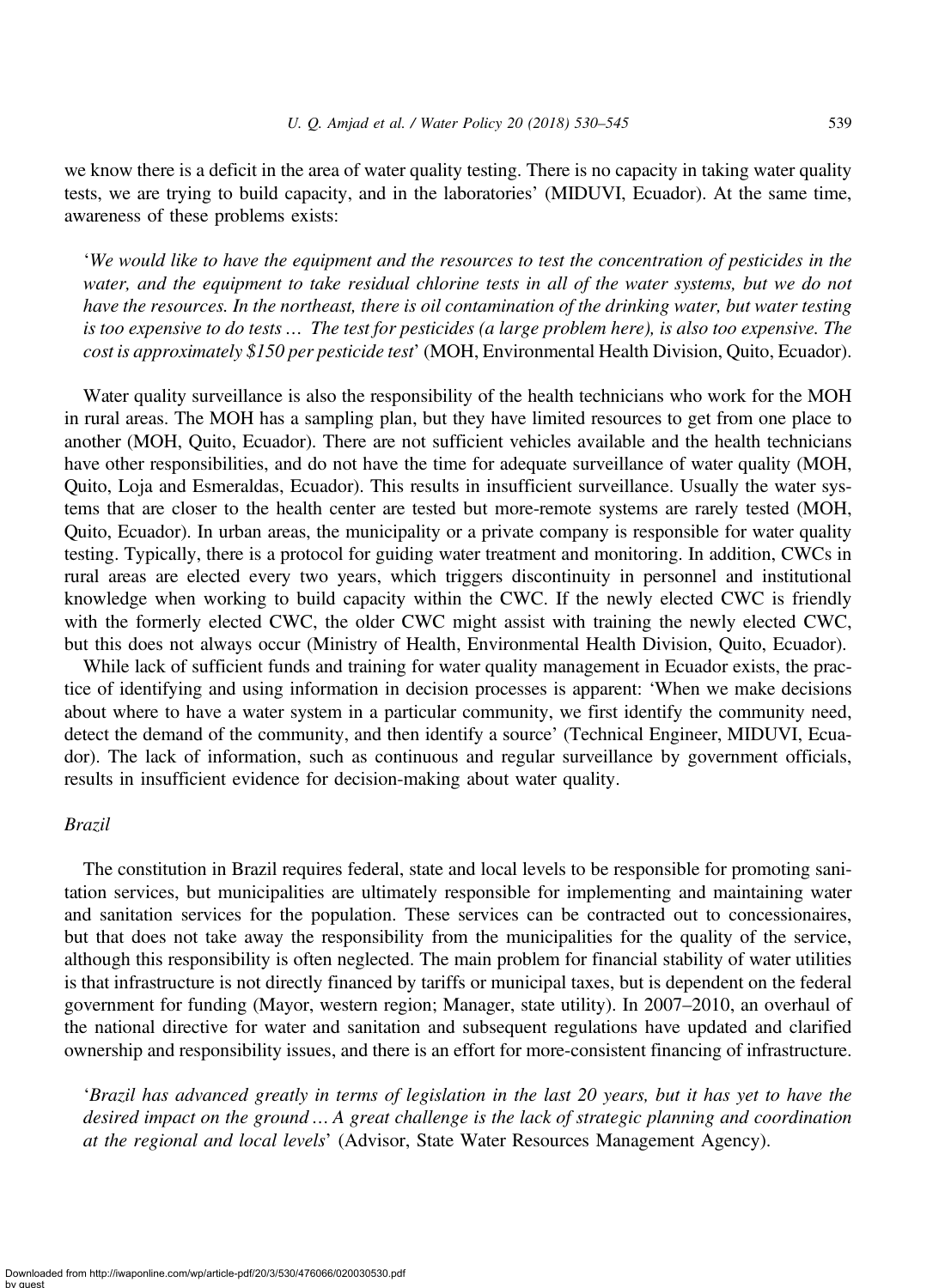Water utilities. An example from Brazil regarding the decision on which municipality they first serve or invest in, in the case of a large, state-controlled utility, relates to political pressure: 'If we think only in terms of technical and financial viability, many municipalities would not be served. So the decision is political, it comes from the top.' Sometimes popular pressure from communities also plays a role. As an example, a community in the semi-arid region, with no water sources within 40 km, is served by the State Controlled Utility because no other utility would do so:

'We do serve this municipality, but the water comes from a deep well that was originally perforated by an international company in search of oil. The pump broke and there is no technology here to fix it. The company who manufactures the pump wanted a prohibited [sic] price for a new one. So we ended up having to do an 'unorthodox' fix through another company, in order to be able to get it back to work' (State Controlled Utility).

That highlights a difference between decisions from the private or government sectors. The private sector would not choose to invest in, or to serve, such a community. The State Company, although not ultimately responsible to serve that community (the municipality is), chose to do so because of the political pressure on the State Government, but also because of a sense of duty to serve all communities in the state.

An additional challenge in Brazil is that older distribution systems may not be properly mapped. Retired workers and senior residents sometimes help to identify the location of the pipes. In many cases of leakage and water quality problems, the population brings information to the utilities. Brazil has a telephone hotline for general information collection and dissemination for approximately 30 public services, such as dialing 115 for water and sewage, 151 for consumer protection, and 150 for the health and sanitation agency. Such phone numbers work anywhere in the country, will connect the caller to the local utility and can be used for reporting problems, soliciting services and connections, or reporting illegal connections and dumping. Most utilities have an online version of these services. Ombudsmen are also available, especially at state companies.

Government agencies. The large geographical space for coordinating information systems in Brazil's water supply management is a challenge. In Brazil, the decision to develop a Water Supply Atlas

' … was based on the desire to have comparable data for planning. Before that, the states would report their data as they saw fit. So the idea for the Water Supply Atlas was to have a comprehensive, yet comparable, overview of the water production systems' (Federal Agency).

In addition to data management, 'common sense' and duty are also characteristics of water quality governance in Brazil. An example from the western region of Brazil, of data management and governance of water quality, is the procedure to shut down distribution if water samples show contamination. In a western-based utility, the water operator, from a private management company that is contracted by the municipality, explained: 'It's just what we do, our training requires that.' When questioned what would happen if the mayor demands the operation to start, 'We would not. We need to be responsible', indicating that a political order would not change or influence a technical decision if there was risk to the population.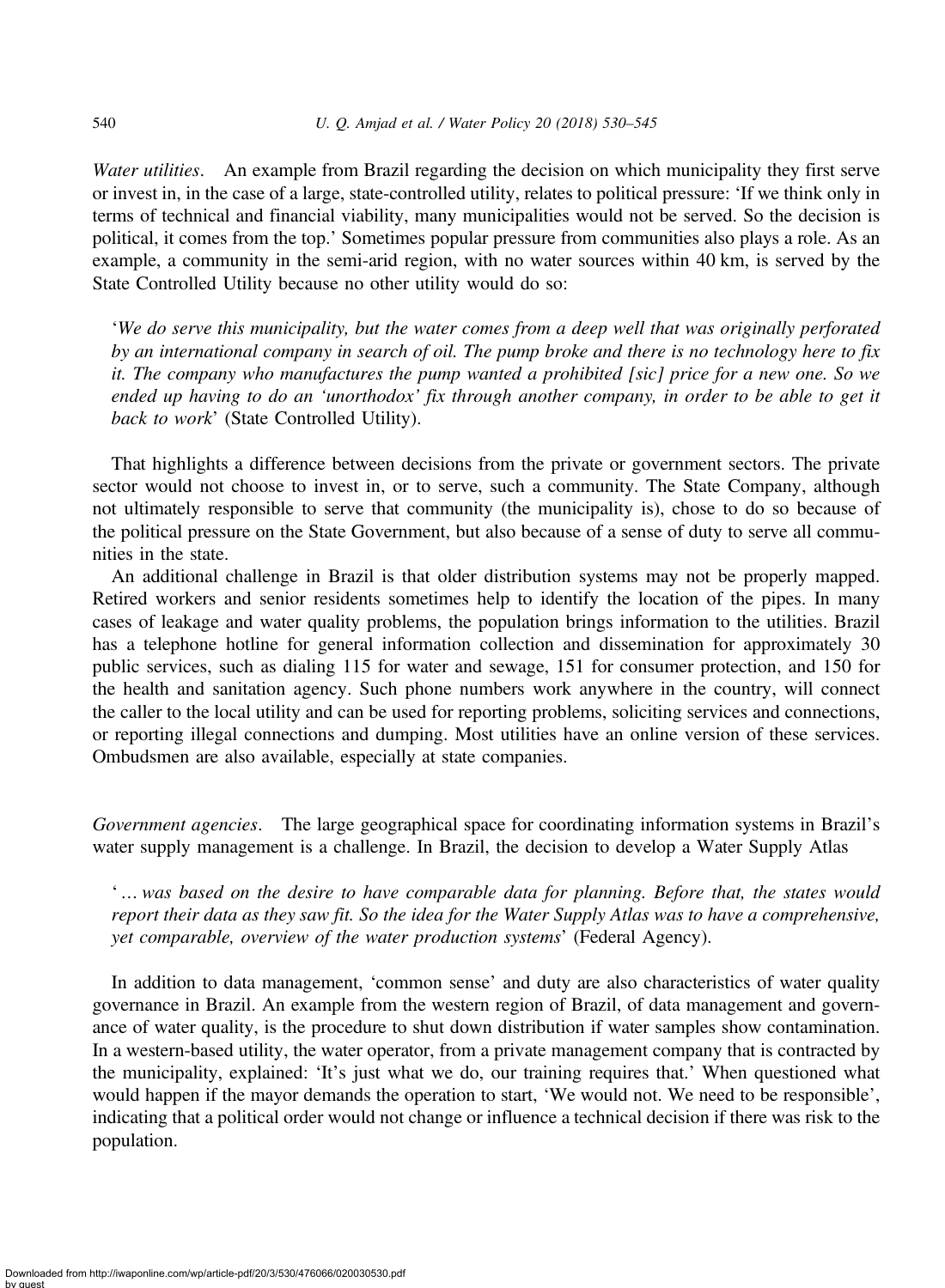The federal government recommends guidelines, facilitates capacity-building and provides financing. Federal law has been improved in recent decades and financing is heavily dependent on political influences. Expansion and maintenance are the main decisions for small utilities. State utilities need to manage resources in order to serve their array of customers. Many times, that means investing in one locality instead of another, and the decision is often political. Legal aspects also drive many decisions, 'In many cases we will not get paid … but we are, legally, as well as socially, obligated to serve that guy and connect him to the services' (State Utility Manager, on illegal occupations). This again highlights the contrast between decisions from public and private entities. If a private company does not expect to be paid, it would simply not bid to serve the municipalities with low income. One fear from privatization trends is that once private companies bid in the wealthy communities, the state companies would be left to serve the poor ones, but now without the revenue from the wealthy areas.

At the local level in Brazil, the decision to hire a management company to handle the operations improved the service. The company met the expectations, they worked with what they had, made it more efficient, and employed capable technicians and managers. By fixing leaks, they were able to serve some neighborhoods for longer periods of time, according to the mayor of that municipality. This solution can certainly be a good compromise between privatization and public control. For small municipalities in particular, this can unburden the public administration, but at the same time guarantee that poor areas are still served.

## Discussion and conclusions

We examined the types of decisions made by water utility and government agency personnel, and the nature and origin of evidence available to them in their work of delivering safe drinking water to households in Malawi, Ecuador, and Brazil. The study's goal was broken down into two parts: first, what kinds of decisions do water utility personnel routinely make regarding the delivery of safe water? Second, what were the sources of information and types of information related to such decisions? In the following, we discuss water utility and government agency behavior in using information in their decisions on water quality risk reduction.

In Malawi, water utilities in rural and urban areas are making implementation-type decisions, for example whether to allow water users to break pipes to access water and how to determine the priority and timing of water transfers (Rural Water Provider No. 2). Relevant information that they used in implementation-type decisions was that water is not adequately reaching households because of infrastructure malfunction; water users need to access drinking water; there are surges in demand for water; and government officials' need for water is prioritized. As a result of the decision to allow water users to break open pipes for water, water was made available to consumers and a potential public health problem was averted. In relation to prioritizing water delivery in particular areas of the city to serve government officials, particularly the president, the utility is perceived to be facilitating smooth functioning of the government. Additionally, when there is a surge in demand, energy for pumping water is a challenge (Urban Water Provider No. 2). In the case of determining appropriate billing for customers, Urban Water Provider No. 1 performs several action-taking processes such as intelligencegathering, formulation, evaluation and choice, and eventual implementation, cycling between such points of action. Such highlighted areas may suggest where decision-making actions and information could be identified and enhanced.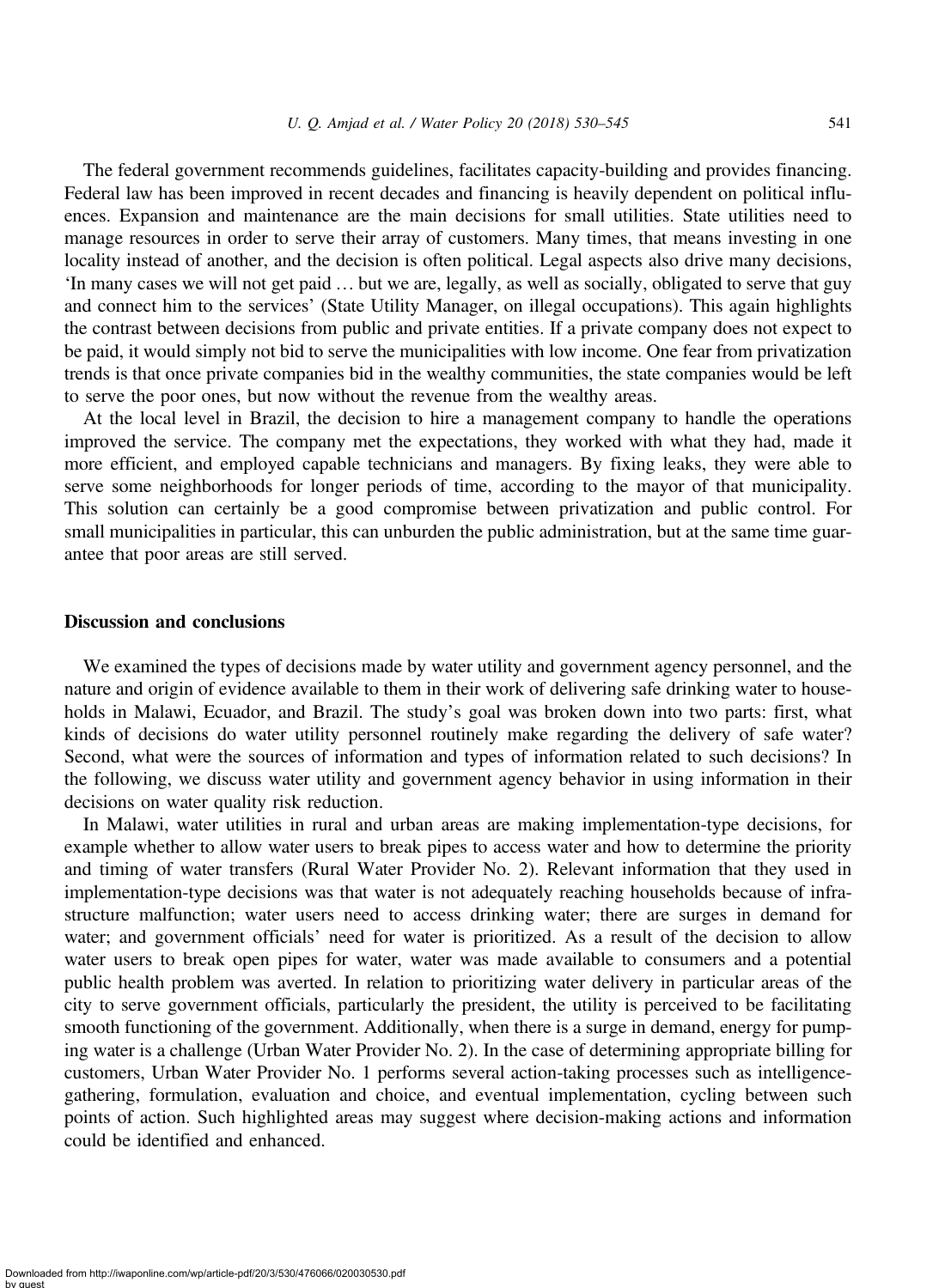In comparison with the Malawi utilities interviewed, water managers in rural and urban Ecuador and government officials made decisions based on intelligence-gathering, evaluation and choice. Decisions on when to test water quality were based on evaluation of available resources (funds and personnel). Decisions by water managers on when to treat drinking water were also based on an evaluation of resources. Once tests were run, the water managers used the data from water quality testing in urban and rural areas to adjust water treatment (levels of chlorine commonly used to treat drinking water) and identify where maintenance might be needed in the distribution system. The government officials who work for the MOH and are responsible for water quality surveillance used the water quality test results to make recommendations to water managers, yet faced the constraints of limited personnel to do the testing and vehicles for transport to rural water systems. The resource constraints faced by municipalities, CWCs, water managers and government officials were often a result of consumer unwillingness to pay for their water bill. While regulations exist mandating payment, in close-knit rural communities shutting off water when customers do not pay was not always possible. Creating a culture of paying for water among consumers was a challenge mentioned by many CWCs in rural areas. For municipalities and CWCs, sources of information used in decision-making are household water bills that show who pays and who does not, chlorine tests that show the levels of chlorine throughout the distribution system, and monitoring of the water system. It was suggested by water managers that customers who do not trust the quality or supply of the water may not be willing to pay for water services. This, in turn, worsens the potential for municipalities and CWCs to accrue sufficient revenue to purchase equipment, to maintain and operate water systems, and to pay operators. Furthermore, even if chlorine tests are available, water service operators must be sufficiently trained to interpret the results.

In Brazil, the utilities in rural and urban areas discussed decision types such as intelligence-gathering, and evaluation and choice. For example, a state-controlled utility in this study stated that breaks and leaks are reported by customers, sourced from water users in an emergency call system and are derived by monitoring the water system. The rural utility discussed an example of evaluation and choice, where utility managers said they would shut down the plants if samples are contaminated, or if they run out of chlorine. Sources for this information about contamination are the utilities' self-testing, although testing is done less frequently than in urban areas, partly because small providers may not have in-house laboratories. Urban utilities self-test, and are required to do so, as well as report results on customers' bills. The context for this for urban utilities is that contamination is difficult to detect in urban areas because of the complexity of the system and because funding for preventive maintenance is more difficult to obtain than funds for expanding the network.

In their interviews, utility personnel discussed decision types such as implementation, evaluation and choice, and intelligence-gathering. The sources and nature of information that fed into the decision situation were water customers, tests, and benchmarks based on regulations. In these areas, all three countries' utilities were similar: routine, though important decisions are taken that would greatly affect the well-being of their households served. Interestingly, the lack of monetary resources was mentioned by research participants, but was not central to the managers' description of decision-making, except in Ecuador. A possible reason for this lack of mention of money or resources in Malawi or Brazil could be that, in the specific decisions discussed, managers do not perceive resources as a central concern, or that low resources are naturally a part of the background.

Ecuador and Brazil did not necessarily have their own laboratories, which affected speed and accuracy of water tests and therefore decisions on whether more or less treatment is needed, and whether to shut down delivery and notify customers. Differences in size and geography affect management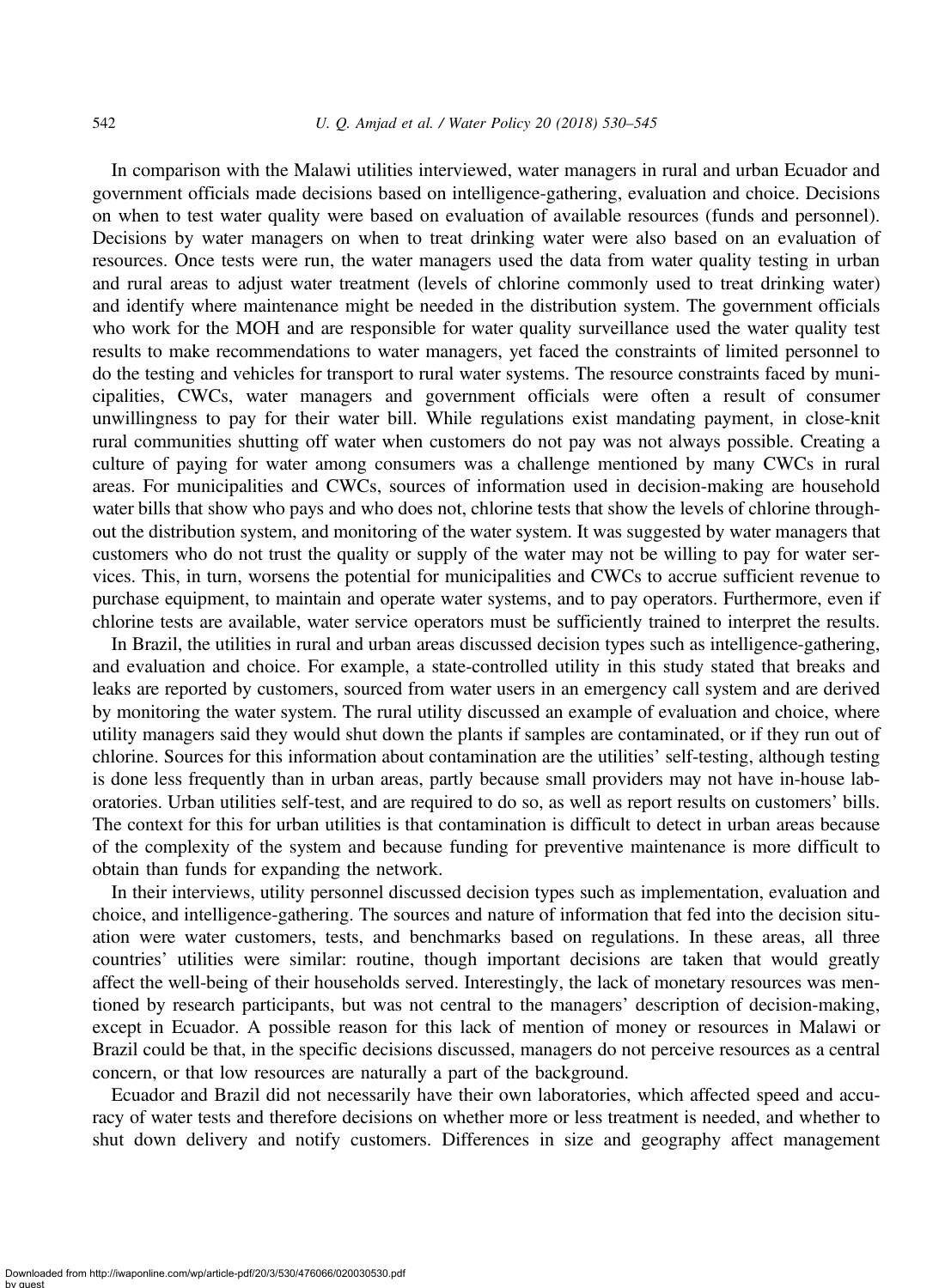problems and decisions to be made about them. In Brazil, the complexity of infrastructure and urban areas makes information-gathering difficult for robust decisions on water quality. In Malawi, political contexts emerged more than in Ecuador and Brazil. The decision to allow pipes to be broken has humanitarian effects, but also political. The water utility manager in Malawi of Rural Water Provider No. 1 stated that he had to make a swift decision even before he could consult higher-level managers, that the need for water was greater than the need for protocol.

In Malawi, the Public Health Ministry monitors water quality of water utilities, which can be categorized as intelligence-gathering. The Ministry's source of information for water quality is self-testing from water utilities. Water quality is measured based on WHO standards and national standards set by Malawi's statistical office. According to the research participants, the Ministry of Public Health focuses on clinical health more than on water, sanitation, and hygiene, which some participants found to be a challenge for their work on water quality monitoring. Furthermore, the Ministry of Public Health does not have the staff or resources to monitor utilities' self-testing. The Ministry has village-level and districtlevel outreach programs. Similar to Malawi, Ecuador's Public Health Ministry also conducts intelligence-gathering of water monitoring and in the context of a limited budget, makes decisions on where to run tests, and when to use their limited fleet of vehicles. The Ministry's sources of information for such decisions regarding water surveillance, and when and where to run water quality tests include health officials and presidents of rural water committees. The nature of such information, from healthrelated government employees and leaders of communities, could potentially be affected by political influences. Monitoring of water quality by the Public Health Ministry is a major challenge.

In Brazil, federal and state agencies, which may not necessarily be health-related, go beyond intelligence-gathering of water quality monitoring, compared with Malawi and Ecuador. The Brazilian agencies stated that they make decisions on guidelines, capacity-building, planning and management, programs and financing. In contrast with Malawi and Ecuador, Brazilian federal agencies stated that they have sufficiently trained technical staff, and support the capacity-building of utilities. Malawi and Ecuador share the similarity that the government agencies that we interviewed claimed to insufficiently monitor water quality because of insufficient resources. Brazil's government agencies are a stark contrast in that, in addition to monitoring, they also set guidelines, while resources were stated to be not a primary challenge.

In conclusion, water utilities perform combinations of decision-making types on water quality such as implementation, intelligence-gathering, and evaluation and choice, while government agencies perform more intelligence-gathering. Sources and types of information are mainly water consumers, regulations and guidelines for water quality standards, and self-monitoring from water utilities. These results are useful in establishing a foundation for developing evidence-based management within water supply services, and potentially other activities such as integrated water resources management, and relationships between water and agriculture, land management, and climate-change adaptation. Such a foundation points us in the direction of knowing the types of decisions to expect, how they might evolve, and how to improve availability, quality and quantity of needed information.

One limitation of our study is that we focused on one specific topic of decisions, that of water quality, which reveals specific behavior and sets of information. Broadening to a variety of decision types beyond water quality may be useful in understanding decision and information flows in water supply to households. At the same time, this focus on water quality provided systematic and in-depth analysis. A second limitation is the timing of the decision processes, which were a one-time event, based on the memory of the research participants. This allowed for self-selection by the participants and their natural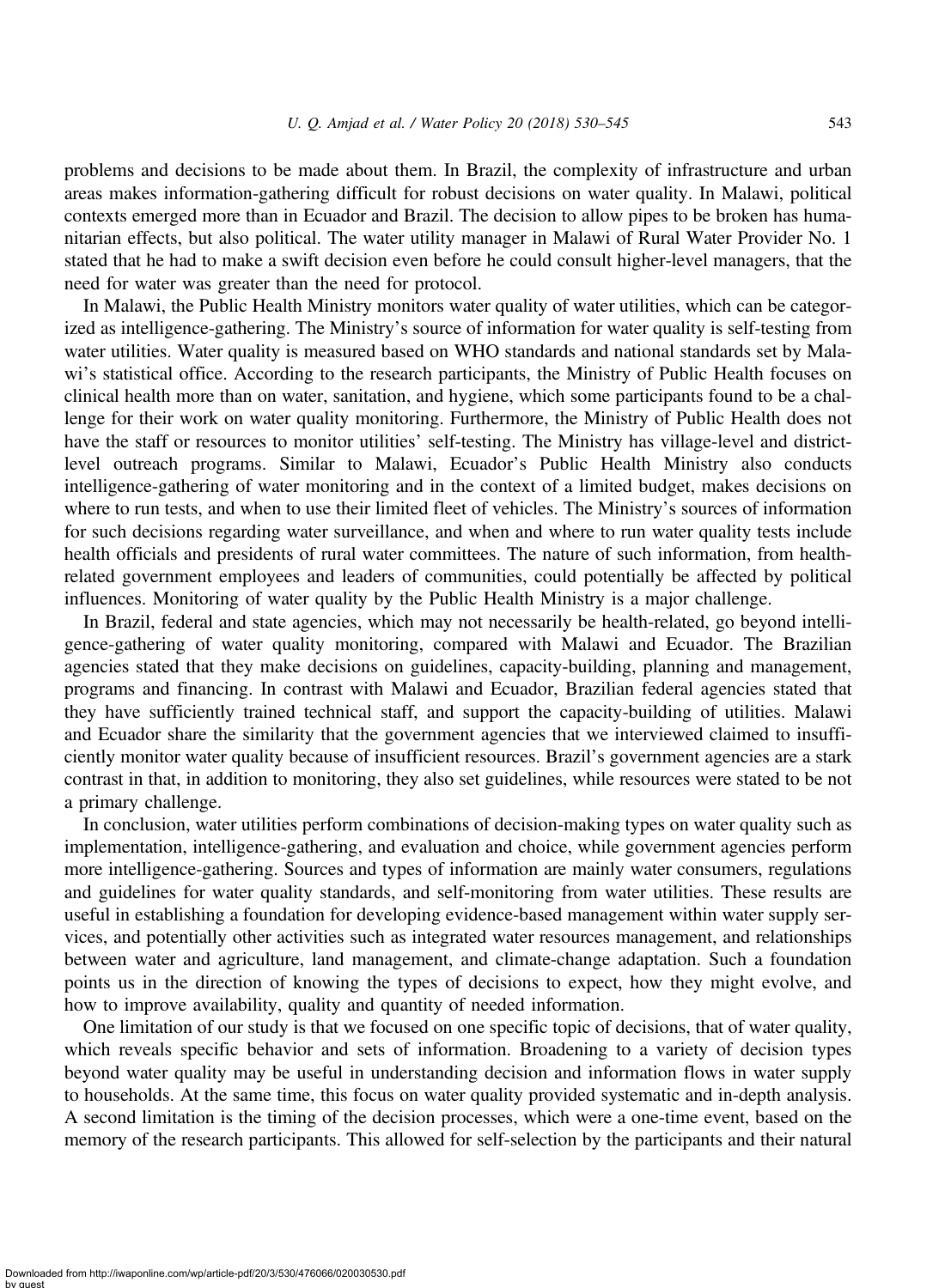<span id="page-14-0"></span>perceptions without external influence, and feasibility for the study. However, this approach relied on the research participants' memory, which could be fallible. Another approach may use a longer observational period by researchers of a decision process that is similar among case studies, so that selfreporting and external observation are combined for improved fact-gathering.

Future research regarding EBDM in water supply governance could include how to identify whether all relevant actors are participating in the decision process and what information or input is needed from them; determining the topic of decision that will aid in narrowing the goal and needed evidence; identifying at which governance level the decision must be taken and its level of influence; and determining the urgency of the decision. Future studies could also add the focus of how water systems that are public, private, and public–private partnerships influence decision-making. Donor financing to water supply systems and its effects on water system decision-making for equitable distribution of water could also be an area for future exploration.

## Acknowledgements

We are deeply indebted to the interview participants in Malawi, Ecuador, and Brazil for their time and perspectives, which made this study possible. This study was conducted with funding from the Fogarty International Center, under the Water Wisdom Project. A special thank you to Dr Jacqueline Nkhoma for conducting interviews as part of our team in Malawi, Mr Innocent Mofolo and Dr Mina Hosseinipour of UNC Project Malawi and their staff for being generous hosts. Guidance from Professor Pete Andrews, Dr Joe LoBuglio and Dr Ben Meier is greatly appreciated. We also thank the two anonymous reviewers for their detailed suggestions and comments and Noelle Vance for her editorial suggestions.

#### **References**

- Argyrous, G. (2012). [Evidence based policy: principles of transparency and accountability](http://dx.doi.org/10.1111/j.1467-8500.2012.00786.x). Australian Journal of Public Administration 71(4), 457-468.
- Bartram, J. (1996). Optimising the Monitoring and Assessment of Rural Water Supplies. PhD Thesis, University of Surrey, UK.
- Brownson, R. C., Fielding, J. E. & Maylahn, C. M. (2013). Evidence-based decision making to improve public health practice. Frontiers in Public Health Services and Systems Research 2(2).
- Davenport, T. H. & Prusak, L. (2000). Working Knowledge. How Organizations Manage What They Know. Harvard Business School Press. Cambridge, MA, pp. 2, 3, 5–6.
- Denzin, N. K. & Lincoln, Y. S. (eds) (2011). The SAGE Handbook of Qualitative Research. Sage, Thousand Oaks, CA.
- Eaton, T. T. (2013). [Science-based decision-making on complex issues: marcellus shale gas hydrofracking and New York city](http://dx.doi.org/10.1016/j.scitotenv.2013.04.093) [water supply.](http://dx.doi.org/10.1016/j.scitotenv.2013.04.093) Science of the Total Environment 461, 158–169.
- Head, B. W. (2010). [Reconsidering evidence-based policy: key issues and challenges.](http://dx.doi.org/10.1016/j.polsoc.2010.03.001) Policy and Society 29(2), 77-94.
- Huntjens, P., Lebel, L., Pahl-Wostl, C., Camkin, J., Schulze, R. & Kranz, N. (2012). [Institutional design propositions for the](http://dx.doi.org/10.1016/j.gloenvcha.2011.09.015) [governance of adaptation to climate change in the water sector](http://dx.doi.org/10.1016/j.gloenvcha.2011.09.015). Global Environmental Change 22(1), 67-81.
- Jacobs, J. A., Duggan, K., Erwin, P., Smith, C., Borawski, E., Compton, J. & Leeman, J. (2014). [Capacity building for evidence](http://dx.doi.org/10.1186/s13012-014-0124-x)[based decision making in local health departments: scaling up an effective training approach](http://dx.doi.org/10.1186/s13012-014-0124-x). Implement. Sci. 9(1), 124.
- Kay, A. (2011). [Evidence-based policy-making: the elusive search for rational public administration](http://dx.doi.org/10.1111/j.1467-8500.2011.00728.x). Australian Journal of Public Administration 70(3), 236–245.
- Kirchhoff, C. J., Lemos, M. C. & Dessai, S. (2013). [Actionable knowledge for environmental decision making: broadening the](http://dx.doi.org/10.1146/annurev-environ-022112-112828) [usability of climate science](http://dx.doi.org/10.1146/annurev-environ-022112-112828). Annual Review of Environment and Resources 38(1), 393.